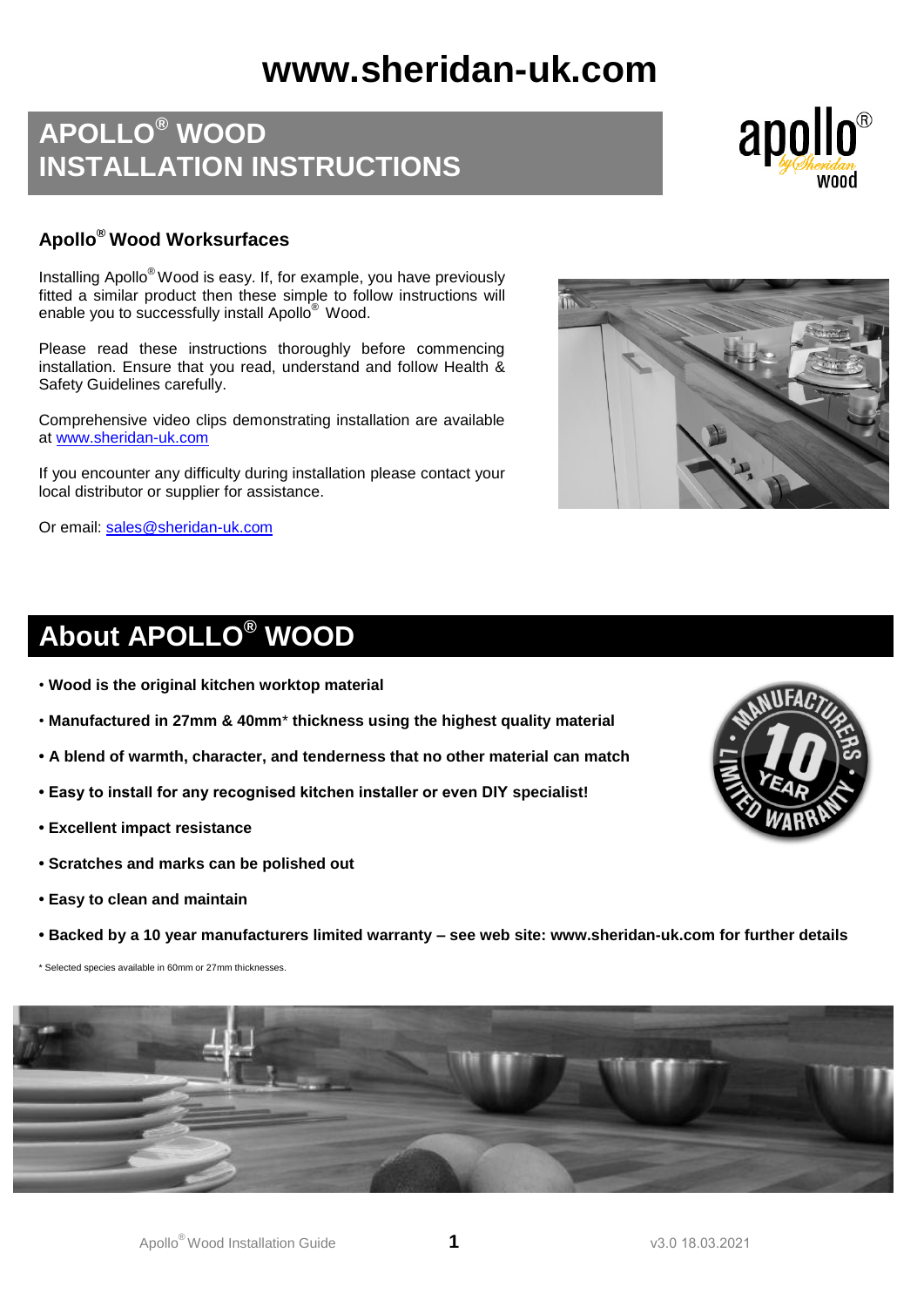# **Handling, Health & Safety and Storage**

### **HANDLING DO's & DON'Ts**

•**DO** ALWAYS CARRY ON EDGE. ALL WORKTOPS SHOULD BE LIFTED & HANDLED BY AT LEAST 2 PEOPLE. **•DO** take note and assess the weight of the material before lifting.

•**DO** use two people to carry out an installation.

•**DO** inspect the route you will carry worktops along and ensure the route you are taking is free from obstacles.

•**DO** ensure that the surface where the worktop is to be placed is flat and free of any dirt or debris.

•**DO** wear heavy-duty gloves and, if appropriate, use lifting straps.

**•DO** NOT CARRY THE MATERIAL FLAT, IT IS FRAGILE AND MAY BREAK!

#### **SITE DO's & DON'Ts**

•**DO** ensure that worktops are clean and free of dust, dirt etc.

•**DO** keep work area clean and tidy.

•**DO** work outside on worktops wherever possible, to limit amount of dust inside building.

•**DO** seal doorways of adjoining rooms when working indoors.

•**DO** screen off the cutting area with plastic sheeting.

•**DO NOT** breathe dust. Wear a dust respirator.

#### **STORAGE DO's & DON'Ts**

•**DO** always store worktops flat and level no more than 3 or 4 deep.

**•DO** store in a dry room at 20°C away from damp walls or floors and away from heat sources such radiators etc.

•**DO NOT** store on edge or vertically (on short edge) as worktops may bow.

### **HEALTH & SAFETY DO's & DON'Ts**

•**DO** ensure adequate ventilation to enable dust and fumes to escape when working indoors.

•**DO** wear a dust mask when polishing or cutting.

**•DO** wear ear defenders when working with tools and machinery.

•**DO** use the correct tool for the job.

**•DO** check tool is in good condition before use.

•**DO** secure work. Use clamps to hold down work piece when practical.

**•DO** wear safety spectacles when cutting or grinding.

**•DO** use recommended accessories.

•**DO** keep children and visitors away from the work area.

•**DO** use tools as described in the Tools Required section.

•**DO NOT** force tools.

# **Tools Required**

### **MACHINE TOOLS**

Circular Saw Router Cordless Drill Electric Plane Jig Saw Random Orbital Sander

### **HAND TOOLS**

Hand Saw G Cramps **Hammer** 12mm & 25mm Wood Chisel Pozidrive Screwdriver **Tri Square** 

### **SUNDRIES**

Installation Kit (purchased with worktops) Worktop Join Jig 25mm & 35mm Hole Saw Masking Tape

#### **SAFETY EQUIPMENT** Ear defenders Safety glasses

Dust masks Protective gloves

#### **CONSUMABLES**

PVA Wood Adhesive*<sup>+</sup>* Silicone Sealant*<sup>+</sup>* Rotobond 2000 MS Polymer Sealant *+*

*<sup>+</sup>Not supplied*

## **REQUIRES INSTALLATION KIT**

# **Before You Start**

•Read this Installation Guide carefully in conjunction with the video clips available at [www.sheridan-uk.com](http://www.sheridan-uk.com/)

•Always check the worktops on delivery and make sure you are completely happy with its finish and quality.

• Inspect all edges for imperfections and observe for excessive chipping or other obvious defects.

• Make sure you have the correct tools to hand for the job before starting.

• Please remember worktops are very heavy and lifting them should not be attempted alone, worktops should always be handled by at least two people.

• Ensure that all of the base units have been secured in final position and that all end panels are fixed.

• Units must be level and all walls battened out.

• Any alteration work is best done outside, as cutting and polishing creates dust. One of the main onsite considerations is to reduce the amount of dust.

• Use polythene sheeting and dust covers to protect all areas where appropriate.

• Clearance should always be allowed (approx. 3mm between all worktop edges and walls (see cutting your worktop to length)

• Always ensure a sturdy work bench is available before commencing cutting.

• Always ensure correct colour glue is used.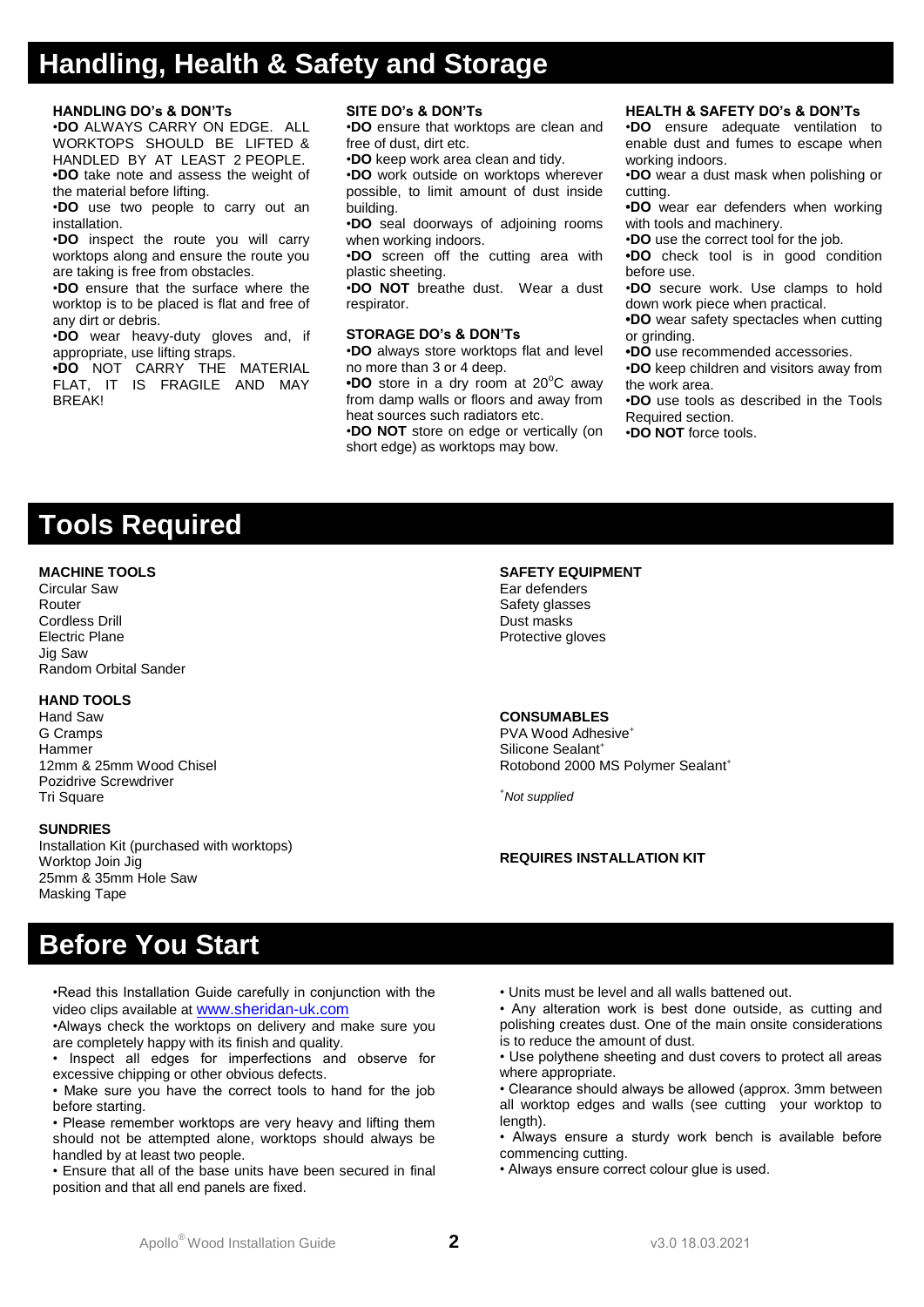# **Product Specification**

Careful planning is the key to successful installation. Where possible begin planning with a pre-site survey. Refer to Technical Information section (page 8).

### **Product Information**

Note that, being a natural material, this product is subject to variation in colour, texture, graining, pattern and knots.

## **Apollo® Wood Worktops**

- Available in a variety of styles and sizes:
	- o Always use worktops appropriate for the installation
	- o Use Ultra Worksurface Sealant to seal worktops following installation

## **Installation & Maintenance Kit**

- One kit required for each installation includes:
	- o Installation Care and Maintenance Guide
	- o Fixing brackets, screws, washers and jointing biscuits
	- o Sanding discs, abrasive pads and alcohol wipe
	- o Self adhesive aluminium foil & heat reflective tape
	- o Ultra Worksurface Sealant
	- o Care and Maintenance products, gloves and cleaning cloths

# **Designing Your Worktop Layout**

It is important to consider the most appropriate order for installing the worktops; always ensure that planning of the layout starts at the sink (Fig. 1).

- When planning worktop layout:
	- o Ensure joints do not fall on or within 100mm of cutouts
	- o Ensure cutouts are at least 50mm from work top edge
	- o Joins in worktops should fall on a carcass end not in the middle, this gives added support to a joint
	- o For both Gas and Electric hobs, British Standard (BS6172:2010) specifies a minimum of 50mm clearance is required. Please note, Manufacturer's Instructions always supersede the British Standard, clearances to adjacent and combustible surfaces should be determined by the manufacturer.
	- o Each worktop requires an expansion clearance (to the wall) of 1mm for every linear metre of worksurface (i.e. 3mm for a 3 metre length)
- Issues to avoid:
	- o Joints above appliances are not acceptable
	- o Worktop overhang must not exceed 300mm
	- o Corner joints should never be mitered, always butt joint corners
	- o Fitting over two adjacent appliances; where unavoidable, separate by fitting an end panel









STANDARD 40MM THICKNESS HARDWOOD

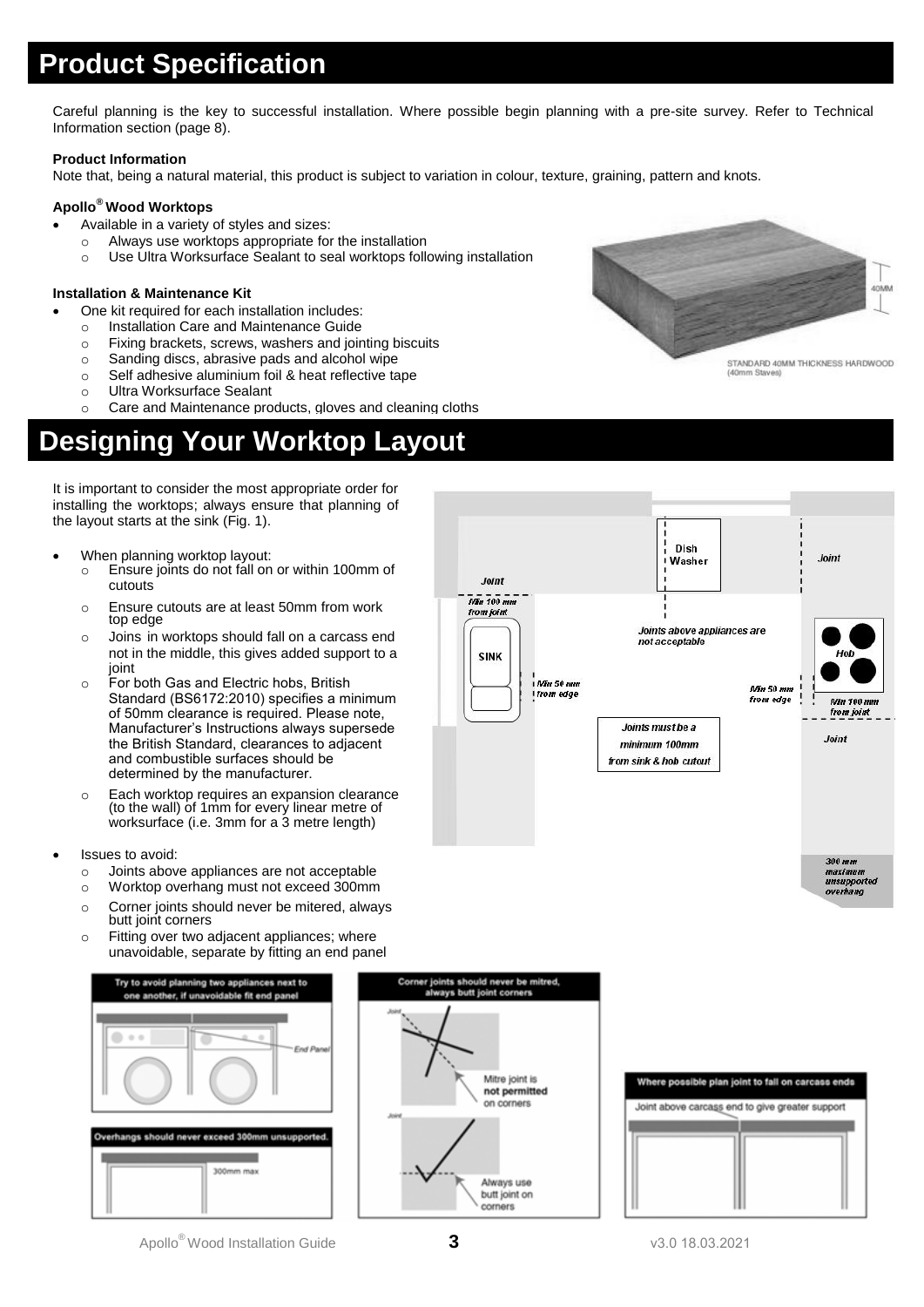# **Cutting to Size**

• Mask off the section of worktop to be cut and mark the cutline on the masking tape. Clamp straight edge to both sides of the worktop.

• Cut worktop to size, squaring ends, using a router fitted with a double fluted tungsten carbide straight cutter.

• Measure the base plate of the router to the centre of the router bit and adjust to suit the cut accordingly.

• Working from left to right firmly press the base plate of the router against the straight edge and proceed to machine the material (Fig. 2).

• This method of preparing the edge will give a straight, square and parallel cut. A second pass should be made to reduce chatter marks.

### **Hot Pipes**

Where hot pipes are encountered, there should be a minimum 20mm clearance between the cut out and the pipe in order to comply with the product warranty.

# **Scribing Worktops (if necessary)**

The scribing process reflects the contours of uneven back walls to the worktop, allowing the correct overhang at the front of the base cabinets. It may not be necessary to scribe worktops to the walls if they are sufficiently straight.

1 Place the worktop onto the base cabinets and push up against the back wall in its intended position. Measure the worktop overhang at the front of the base cabinets; this should be 30 - 35mm. If the overhang exceeds 35mm, it may be necessary to trim sufficient material from the back of the worktop to allow it to be pushed back. If scribing is necessary, follow the instructions below.

2 Apply a strip of 50mm masking tape to the worktop surface, flush with back edge of the worktop.

3 Place a small block of wood (with thickness equal to the amount of excess overhang at the front of the base cabinets)

on to the worktop surface and against the wall.

4 Place a pencil against the front edge of the block and slide the block and pencil along the entire length of the worktop, marking a pencil line on the masking tape as



*Fig. 3*

you proceed (Fig. 3). Using this method any deviation in the wall is marked onto the worktop.

*Fig. 2 Cut to size*

5 Working to the waste side of the pencil line carefully trim away any excess worktop using a router.

# **Cut Outs**

• Clamp hob/sink template in correct position onto worktop (fig. 4). Check that corners have correct radius for sink (some sink radii are rather large) before commencing.

• Using a hand router fitted with an appropriate straight flute cutter rout a hole in each of the four corners. The majority of the waste material may then be removed using a jig saw, cutting to the inside of the required cutout, before finally profiling off the inside of the cutout with a hand router to leave a clean edge.

### **Please Note:**

• Allow 6mm clearance on all sides of the hob and leave a small radius in the corners if possible.

## **Hob Cut Out only**

• Apply heat reflection tape around the entire cut out (Fig. 5), ensuring that it protrudes beyond the hob flange and is in contact with worksurface and hangs straight down, heat reflection tape is required for all hot cut outs. Apply a second piece of reflective tape on corners to ensure adequate coverage.



*Fig. 4 Hob/Sink template clamped in position*



*Fig. 5 Application of heat reflective tape*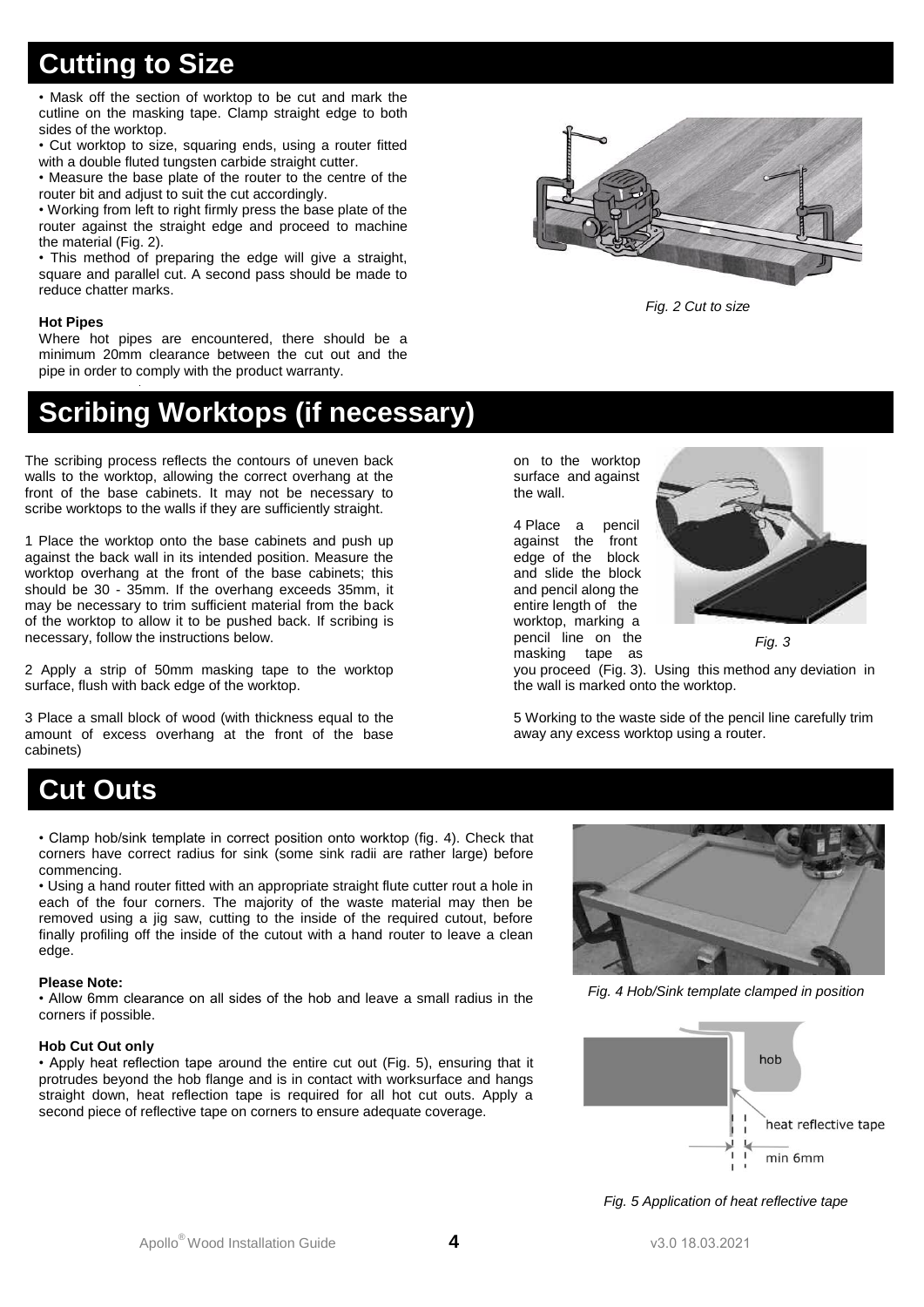### **Undermounted Sinks**

Apollo**®** Worktops recommend the use of Rotobond 2000 adhesive sealant (not supplied). For details and supplies see website: [www.kenteurope.com/uk](http://www.kenteurope.com/uk) or email: [KENTsales.UK@kenteurope.com](mailto:KENTsales.UK@kenteurope.com) Freephone 0800 136925

Ensure the underside of the worktop is thoroughly clean and dust free; degrease using the alcohol wipes provided in the Installation Kit and allow to dry.

Apply a continuous bead of Rotobond 2000 to the flange of the sink and press in to position ensuring a watertight seal. Clamp the sink into position and allow the adhesive sealant to set.

*Note: Where fitted waste disposal units will require additional, independent support.*

#### **Tap Holes**

Tap holes are drilled with a hole saw fitted with an appropriate sized cutter.

# **Drainer Grooves & End Caps (where required)**



#### **Drainer Grooves**

Drainer grooves may be cut using a hand router, fitted with a 30mm guide bush, and a precut Drainer Groove Jig (available through your local distributor). The jig has a built in gradient which will ensure the drainer grooves have the correct slope when cut. **Important:** Ensure that drainer grooves are cut in the centre of a timber stave and not along a joint line (Fig. 6).

*Fig. 6 Drainer grooves*

#### **End Caps**

When a worktop is fitted near to a constant heat source (e.g. an AGA, dropped hob or freestanding cooker) allow a minimum gap of 10mm and, in addition, fit a 20mm end cap. This may be cut from an off cut or upstand and should be glued to the end of the worktop adjacent to the heat source.

**Important:** The stave direction of the end cap should run at 90 degrees to those in the worktop edge (Fig. 7). *Fig. 7 Fitting end cap*

# **Preparing the Joint**

When joining two worktops together, three standard worktops (butterfly) bolts must be used in each joint (Fig. 8).

Cut bolt cut outs to a depth of 20mm using a worktop Jig and router.

Rout corresponding grooves to each side of the joining edges; these will house laminate biscuits which will ensure the worktop joint remains level once installed.



 $20mm$ 

Solid Wood Return

*Fig. 8 Butterfly bolt joint*

# **Bonding Joints**

Before bonding the joints, it is important to ensure that the seam is free from any contamination. The face and surface of the seam should be cleaned with an alcohol wipe (included in installation kit) and allowed to dry.

All joints should be butt jointed. Place masking tape along the full length along both sides of the joint (to avoid adhesive spreading on to the worktops). Block the front edge of the worksurface with masking tape to prevent adhesive dripping.

Joint using PVA wood adhesive applied to each side of the joint, the laminate biscuits are glued in to the grooves previously prepared.

The jointing bolts are tightened underneath the worktop bringing the joint tightly together and provide a mechanical fixing (Fig. 9).

Finally the masking tape is removed and the PVA left to cure.



*Fig. 9 Completed butt joint (underside)*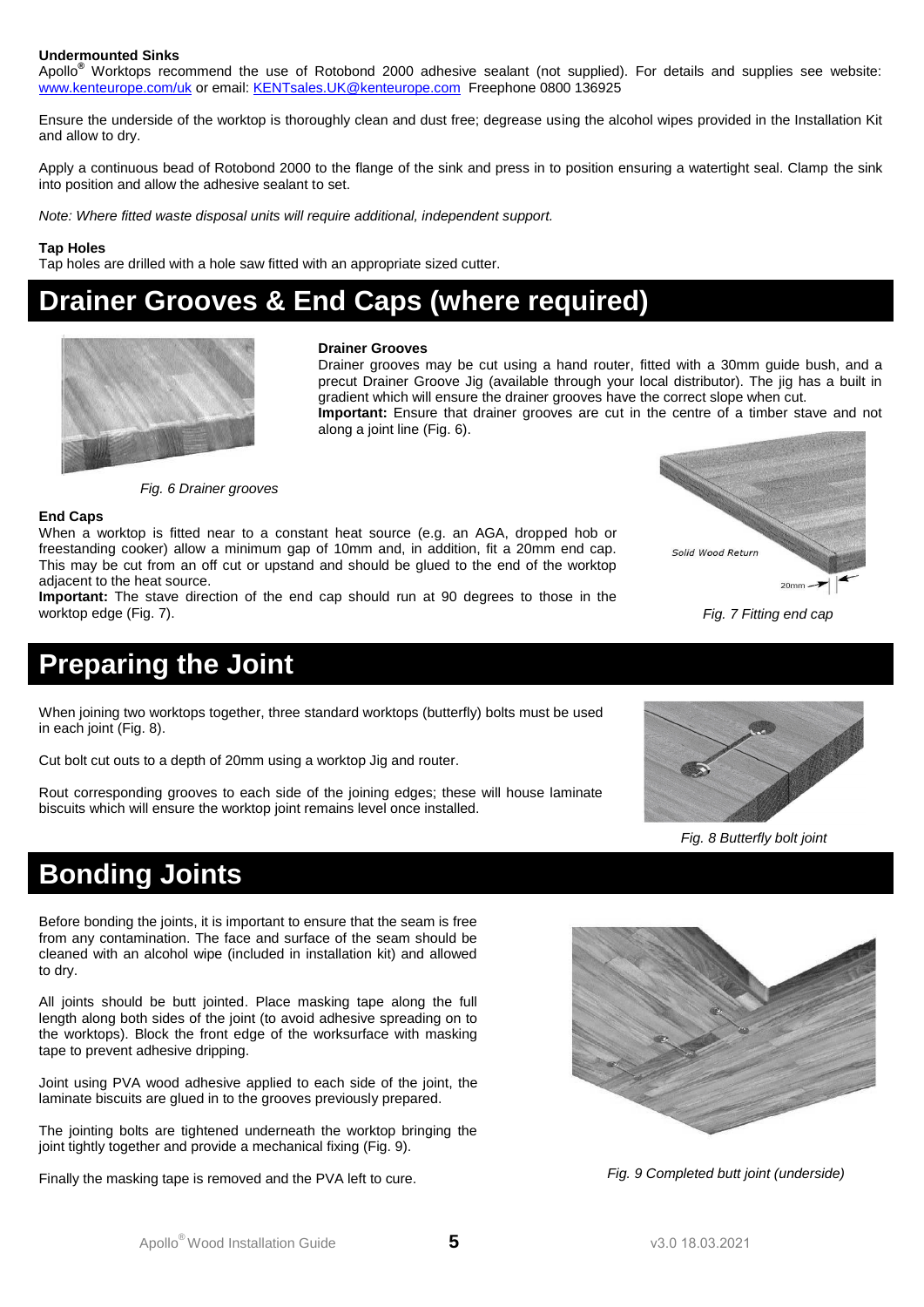# **Heat Protection**

If a dishwasher, boiler, washing machine or cooker is to be installed under the worktop, a piece of foil should be adhered to the underside of the worktop (Fig. 10) with the foil face outward.

This will protect the worktop from any intense heat or moisture.

Use the same procedure when you are fixing onto exposed brickwork, pipe work or fitting over a radiator or other heat sources. A grill will be needed when the radiator is fully concealed within a unit.

# **Fixing Worktops**

Worktops should be fixed in three places across the depth of the worksurface; on the back edge, in the middle using a slotted angle bracket fixed to the carcass side panels, and again at the front (Fig. 11). Further fixings should be used at approximately 300mm centres throughout the length of the worktop.

In order to allow natural movement (expansion) of the top fixing holes should be drilled to a 10mm diameter. Screws with large washers (covering the 10mm hole) should be used in the centre of the holes to secure the worktop (Fig. 12).



10mm hole Large Washer



Do not over tighten screws as this will restrict the natural movement of the worktop.

When fixing worktop, through the angle bracket, screws with washers should be used in the centre of the slot allowing expansion to left and right (Fig. 13).

# **Edge Detail and Upstands**

## **Edge Detail**

Bevel/Round Edges may be applied to customer taste by router.

### **Upstands**

Where worktops are to be fitted with an upstand these should always be fitted to the wall and not the worktop. This will ensure the upstand will cover any possible shrinkage of the worktop that may occur.

Cut to length and dry fit. Clean the rear of the upstand. Apply silicone to the rear; press in place and hold to allow silicone to grab. Clean off excess silicone and allow to cure.

# **Sanding and Sealing**

### **Sanding**

Worktops should be sanded to remove any marks from the installation process, remove any ridges at joints and ensure that the surface is smooth; always sand with the grain. Start with 100, 150, finish off with 220 grit sandpaper.

### **Sealing**

To complete the installation the fitted worktops will require sealing prior to use; this will enhance the appearance of the wood bringing out the full beauty of the grain and impart a protective, water resistant surface to the wood while preserving the timber.

Refer to the Care and Maintenance guidelines below for details of the sealing process.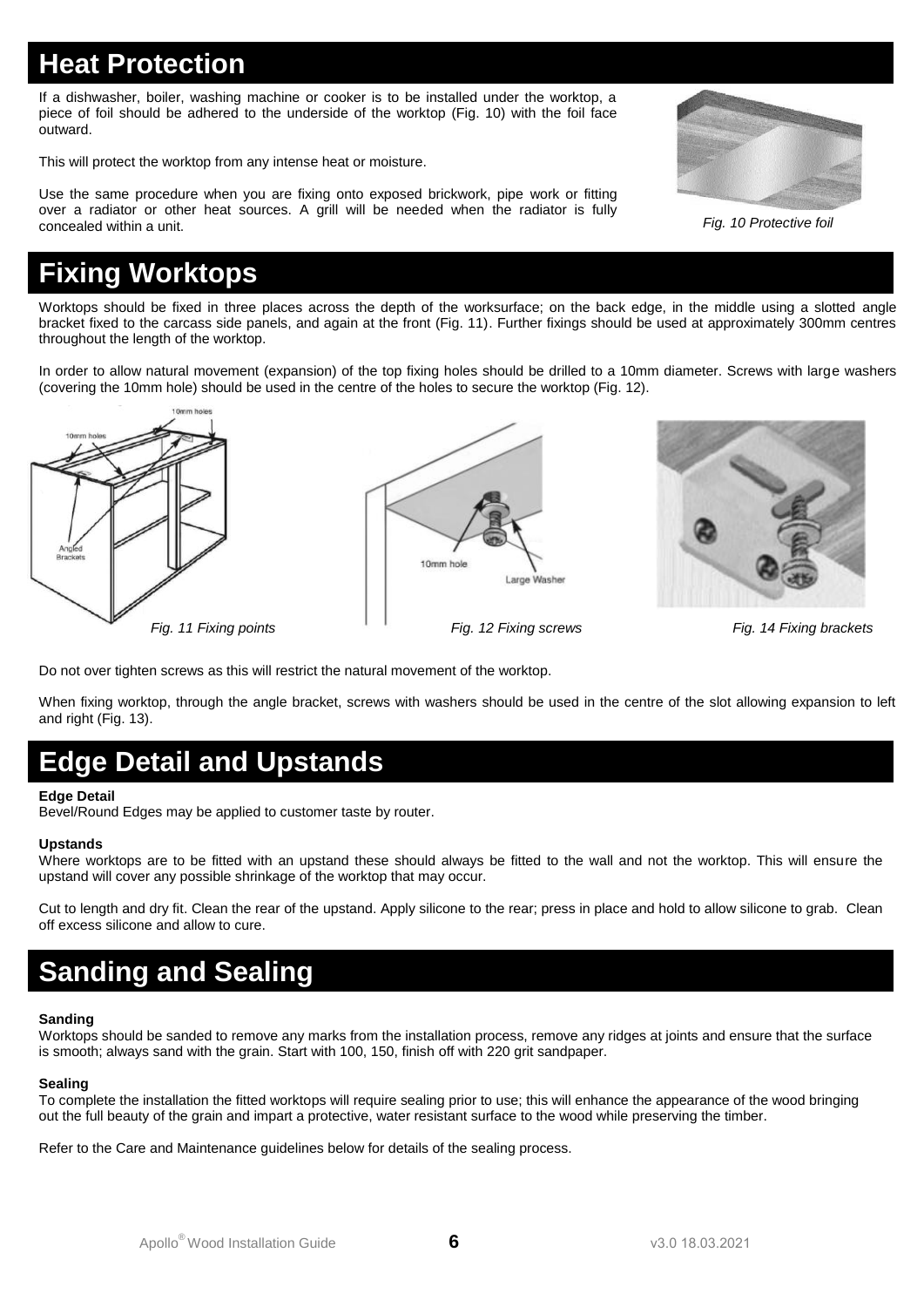# **Care & Maintenance**

### **Care & Maintenance Kit**

**Important:** Please read the information carefully and ensure your keep these instructions for future reference.

## **Looking after your Apollo® Wood**

Apollo® wood worksurfaces not only look very attractive and exude quality; they are naturally hardwearing and will withstand the rigours of everyday use.

Timber is the original kitchen worksurface. Since those early days technology has moved on apace, in the kitchen, with hi-tec equipment being the order of the day, and yet timber has never been more popular as a work surface than it is today due to it's natural good looks and feel.

A major disadvantage of the wood worksurface, in the past, was the amount of time needed to maintain it. In response to this age old problem we create a smooth finish and apply our specially formulated sealant; natural oils and waxes penetrate deep in to the wood keeping it flexible, healthy and preventing it from becoming brittle and dry. Shrinkage and swelling are reduced, the wood is able to breath and moisture can evaporate. The result is a silky finish that not only looks and feels wonderful but is *virtually maintenance free.*

**Only in the immediate weeks following installation is regular maintenance required. During this time you must use the Ultra Worksurface Sealant to prevent the wood from drying out and warping. This is especially important in kitchens that are very humid or cold.** *Note: Timber work surfaces must not be installed in unoccupied premises.*

Your Installation & Maintenance Kit contains all of the items required to help keep your new worksurface in pristine condition.

**Ultra Worksurface Sealant** is a professional, clear, satin matt finish preserver and sealant based on natural vegetable oils and waxes. Its micro porous finish will not crack, flake, peel or blister. **Remembe**r: Always wipe off all excess sealant before allowing to dry.

**Ultra Fresh Mousse** is specially formulated to freshen up and clean your work surface to provide a fresh, protective layer on the surface. Its natural oils and waxes will restore the surface finish; apply at 2-3 month intervals or to seal minor repairs.

**Important:** Please read and follow instructions carefully before using either of the above products. Always wear rubber gloves when using chemicals to prevent any cracking, drying or other reaction to your skin.

### **Sealing Wood**

Ultra Worksurface Sealant is ready to use straight from the tin. Please do not thin but stir thoroughly.

• Apply first coat thinly with a lint free cloth to face and all edges (including sink/hob cutouts) and allow to penetrate the timber. **Wipe off all excess sealant** and leave to dry overnight (at least 8-10 hours) ensuring good ventilation. • Apply a second coat as previously.

• Apply a further coat where the surface has readily soaked up the first two coats.

• **Further coat(s) of sealant should be applied in the first few weeks following installation to prevent drying out as the work surface acclimatises to its new environment.**

• If at any time in the future your work surface begins to dry out or look tired reapply a coat of Ultra Worksurface Sealant.

## **Every day cleaning**

• All spills should be cleaned up immediately.

• For daily cleaning we recommend a solution of warm water with a drop of washing-up liquid.

• Soak a cloth in the solution, wring out until almost dry and wipe the down the worksurface.

• Dry with a soft cloth.

## **Persistent stains and Repairs**

Although wood worksurfaces are virtually maintenance free accidents can happen; follow the correct procedure when repairing a damaged area.

• To remove more persistent stains from the worksurface first try a slightly stronger solution and/or allow a longer contact time and dry with a soft cloth.

• Light damage to the wood may be repaired by light sanding with a 220 grit sandpaper.

• Heavier damage may initially require the use of courser grit sandpaper.

• On completion of the sanding, when a smooth finish is achieved, the sanded area should be free from dust and dry before being treated with Ultra Worksurface Sealant as described earlier.

• If this still fails please contact us for further advice and assistance.

## **Other Spillages**

• All spills should be cleaned up immediately.

• Where necessary follow the repair procedures detailed above.

### **Damage Prevention**

To keep your Wood Worktop in the best possible condition, the following points should be observed.

**Warning:** NEVER place hot pans, dishes or utensils directly on the worksurface (or into an empty sink). Hot items may mark or damage the surface.

- Always use a heat protection pad or trivet (with rubber feet) for hot cookware, or leave cookware to cool on the hob first.
- Try to leave pans, dishes, or utensils to cool before placing them in the sink. If you must put a hot pan into the sink, always place a damp sponge or cloth underneath, or put a few inches of cool water in the sink before the pan.
- Avoid pouring boiling liquids directly into sinks without also turning on the cold tap.

## **Hob Safety**

The Installation & Maintenance Kit contains a heat reflective tape, which the installer should apply around the hob cutout in the worksurface, before fitting the hob. This will prevent any damage to the worksurface. However, extra care should be taken when using the hob. Please follow both the appliance manufacturer's instructions and the advice below:

- An overhanging pan can scorch the surrounding worksurface.
- Always use the correct size of pan for the burner and ensure that it is placed centrally.
- Do not use two burners as one (e.g. for a large griddle).
- Take extra care when using a large frying pan or wok.

## **Scratches**

Though wood is very hardwearing and durable, care should always be taken to protect the surface wherever possible. **Warning:** DO NOT cut or chop directly on the worksurface. Always use a chopping board.